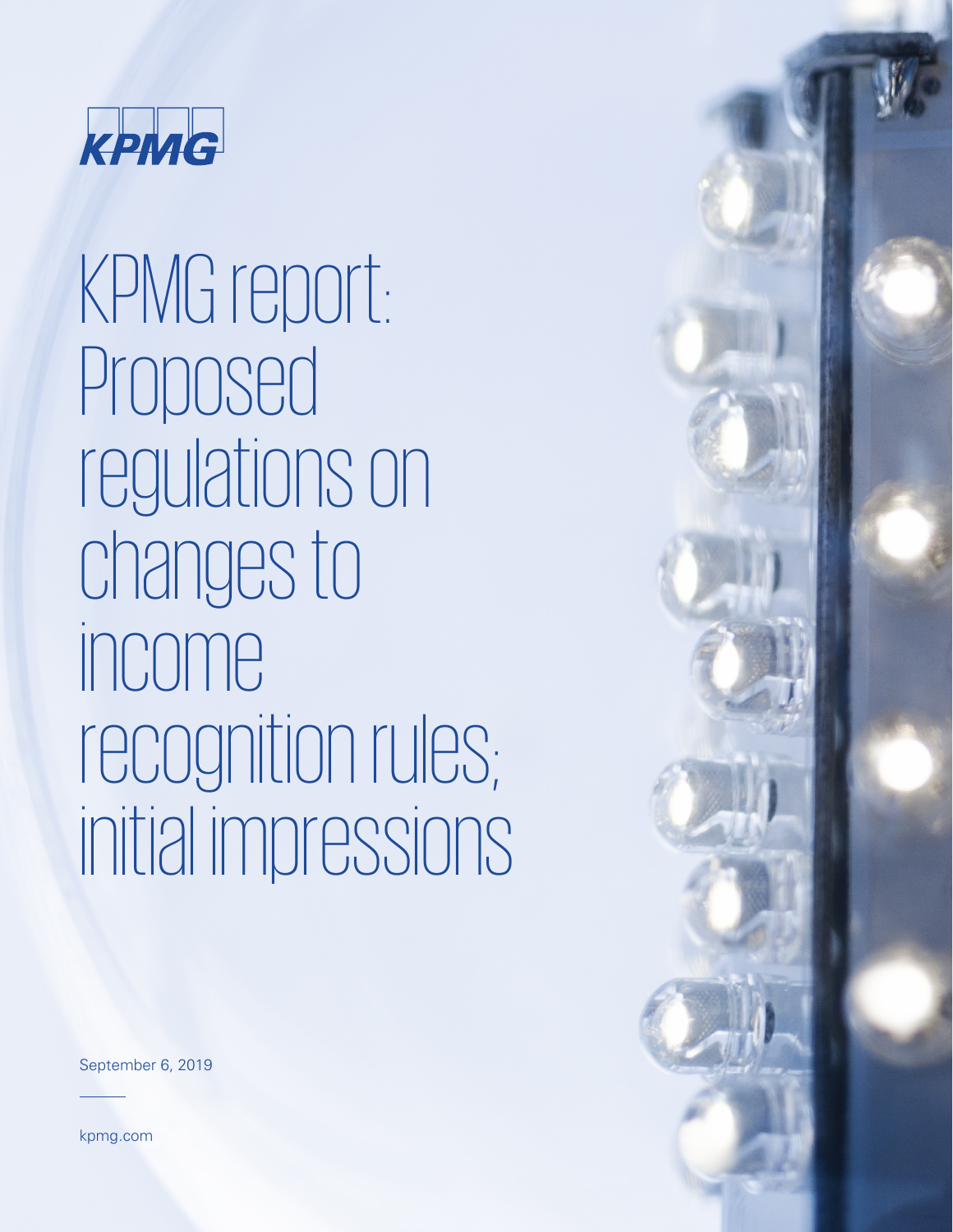## Introduction

The U.S. Treasury Department and the IRS on September 5, 2019, issued proposed regulations addressing amendments made to section 451 by the 2017 tax reform legislation commonly referred to as the "Tax Cuts and Jobs Act" (TCJA).

The guidance takes the form of two sets of proposed regulations.

- The first (REG-104870-18) provides guidance regarding section 451(b), amending the "all events test" to require certain taxpayers to recognize income no later than the tax year in which the amount is included in revenue for financial accounting purposes. Read the **[Proposed regulations \(REG-](https://www.govinfo.gov/content/pkg/FR-2019-09-09/pdf/2019-19325.pdf)[104870-18\)](https://www.govinfo.gov/content/pkg/FR-2019-09-09/pdf/2019-19325.pdf)** [PDF 446 KB] (20 pages as published in the Federal Register)
- The second (REG-104554-18) provides guidance regarding section 451(c), codifying the deferral method of accounting for certain advance payments. Section 451(c), as amended, largely codifies Rev. Proc. 2004-34, with which many taxpayers are already familiar, but makes certain changes to those rules as well. **[Proposed regulations \(REG-104554-18\)](https://www.govinfo.gov/content/pkg/FR-2019-09-09/pdf/2019-19197.pdf)** [PDF 446 KB] (17 pages as published in the Federal Register)

The guidance is proposed to be effective for tax years beginning on or after the date the final regulations are published in the Federal Register, except in the case of specified fees, for which there is a one-year deferral. Each proposed regulation may be "early adopted" on an "all or nothing" basis.

The following discussion provides a high-level summary of each of the proposed regulations. A more comprehensive analysis will be provided in a future KPMG report.

## Section 451(b): AFS income inclusion rule

The TCJA amended section 451(b) to impose a one-directional book-tax conformity requirement upon the recognition of gross income for federal tax purposes. Importantly, this requirement potentially **accelerates** the recognition of income for tax purposes when the taxpayer's financial statements report revenue sooner than the all-events test would otherwise require, but cannot be used to **defer** income recognition to a year later than that in which the income would have been recognized without regard to section 451(b).

## Summary of Prop. Reg. §1.451-3

- The proposed regulations establish the "AFS income inclusion rule," potentially accelerating (but not deferring) the time when the all events test is satisfied based on the manner in which revenue is included in a taxpayer's applicable financial statement (AFS).
- Under the AFS income inclusion rule, the all events test with respect to an item of gross income is met upon the earlier of (i) when the item is taken into account as revenue on the taxpayer's AFS, or (ii) when the item would have been recognized as income under the traditional all events test.
- The AFS income inclusion rule applies only to taxpayers having an AFS for the entire tax year, determined on a year-by-year basis.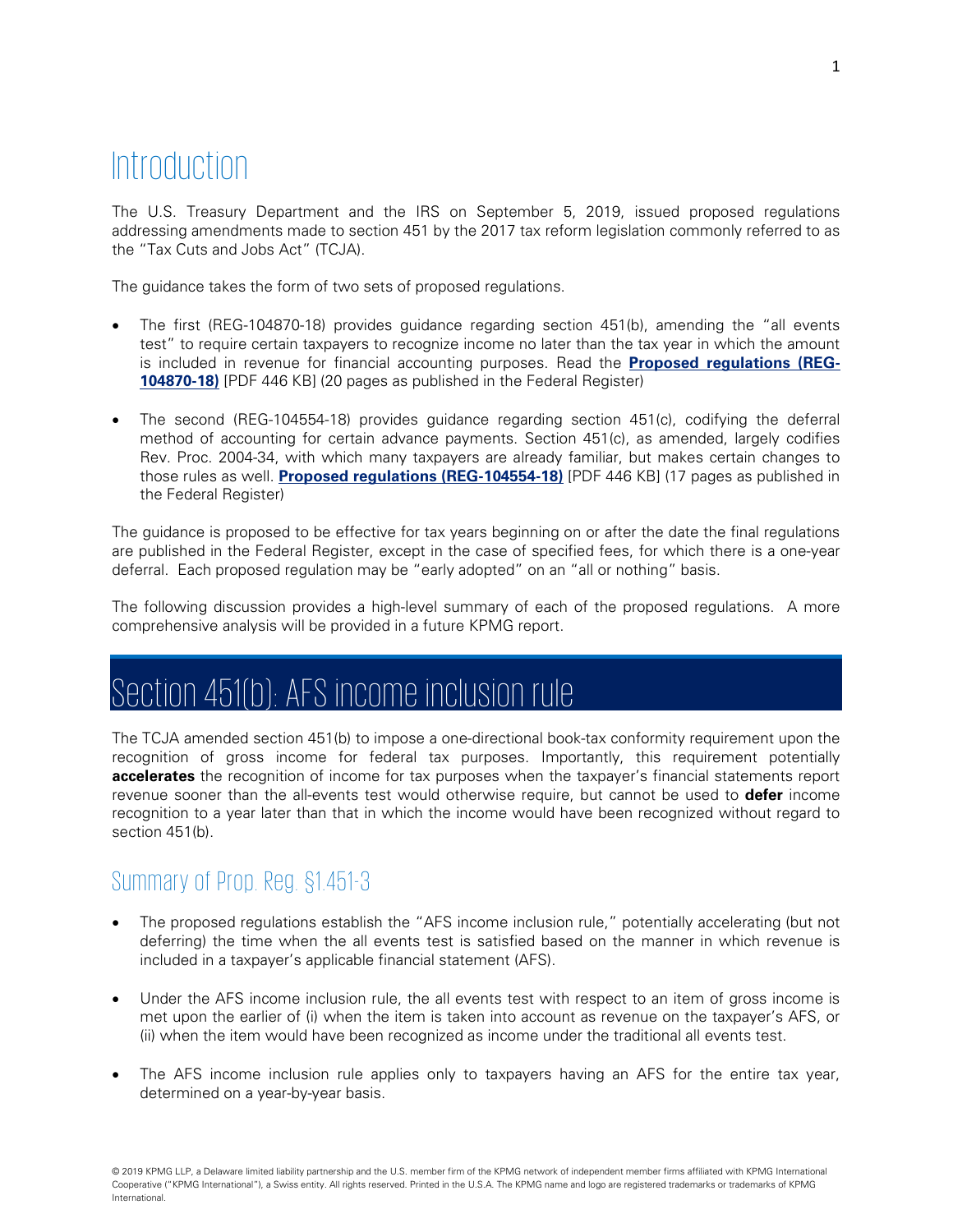- The AFS income inclusion rule specifically applies to all categories of unbilled revenue, whether for goods or services.
- The proposed regulations define "revenue" to include any item that would be gross income under section 61, regardless of how it is characterized or reflected on the AFS.
- The AFS income inclusion rule does not apply to an item of income for which the taxpayer uses a "special method of accounting," such as the installment method, a long-term contract method, section 467 for certain leasing agreements, or specific methods of accounting for market discount and original issue discount (OID), other than certain specified fees.
- In calculating a contract's "transaction price" (the total amount to be included in revenue using some pattern of timing recognition), the taxpayer must disregard potential adjustments for items such as rebates, refunds, chargebacks, or trade allowances, and may not make cost offsets, such as adjustments for cost of goods sold.
- The AFS income inclusion rule does not affect the application of specific Code provisions either excluding an item from income or providing for non-recognition treatment (such as section 1031 or section 1033 and specific rules applicable to business formations, liquidations, and reorganizations).
- The proposed regulations do not change the manner in which a transaction is characterized for tax purposes (i.e., as a lease rather than as a financing or sale transaction, or vice versa), but instead determine only the recognition timing pattern for amounts otherwise treated as income for tax purposes.
- The proposed regulations do not explicitly distinguish between the realization and recognition of income, but instead propose a rule based upon whether an amount is subject to the occurrence or non-occurrence of future contingencies as of the end of the tax year.
- The AFS income inclusion rule applies to multi-year contracts on a "cumulative" rather than an "annualized" basis.
- The proposed regulations require allocating the contract's transaction price among individual "performance obligations" consistently with any such allocations made on the AFS. The AFS income inclusion rule applies separately to each such amount.
- The proposed regulations considerably narrow the scope of the statute as it applies to OID; the AFS income inclusion rule is limited to credit card late fees, cash advance fees, and interchange fees.
- Reflecting an earlier announcement, the AFS income inclusion rule does not apply to accrued market discount.
- The proposed regulations do not apply to income earned in connection with mortgage servicing contracts.
- No special rules are provided for CFCs or other foreign persons.

## Explanation of Prop. Reg. §1.451-3

The TCJA amended section 451(b) to impose a one-directional book-tax conformity requirement to potentially accelerate (but not defer) the recognition of gross income for federal tax purposes. The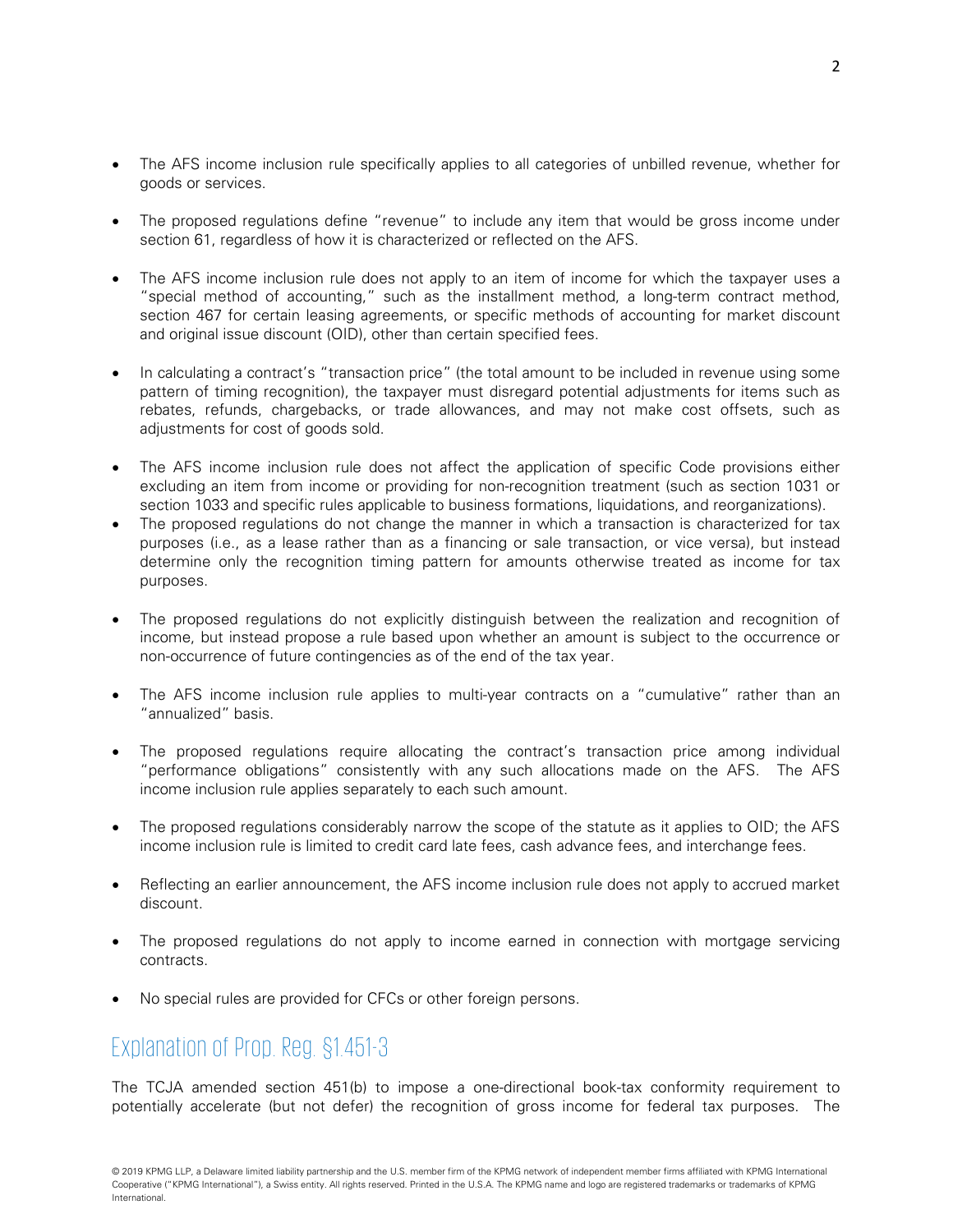requirement potentially accelerates the recognition of income that has been reported sooner in the taxpayer's financial statements than would otherwise occur under the pre-TCJA all events test. The proposed regulations implement the potential acceleration requirement by establishing the "AFS income inclusion rule."

The proposed regulations apply only to taxpayers having an AFS for the entire tax year. For this purpose, "AFS" is defined similarly to its use in Rev. Proc. 2004-34 to include such documents as Forms 10-K or other annual shareholder statements filed with the U.S. Securities and Exchange Commission (SEC); audited financial statements used for specific purposes; and financial statements other than tax returns filed with federal agencies other than the SEC or the IRS. AFS definitions are provided for both GAAP and IFRS taxpayers.

The proposed regulations do not provide special rules for foreign persons, but request comments regarding whether special rules are needed for CFCs and other foreign persons.

Under the AFS income inclusion rule, accrual method taxpayers having an AFS must treat the all events test as having been satisfied for an item of gross income no later than the year in which the item is taken into account as revenue on the taxpayer's AFS. For this purpose, "revenue" is defined broadly to include any amount that would be treated as gross income for purposes of section 61. The manner in which the item is reflected or characterized on the AFS is not determinative.

Importantly, the AFS income inclusion rule serves only to potentially **accelerate** the recognition of an item of gross income. The book treatment of the item may not be used to **defer** the recognition of an item of gross income beyond the tax year in which it would have been recognized under the traditional (pre-TCJA) all events test.

Central to applying the AFS income inclusion rule is determining a contract's "transaction price." Similar to the financial accounting definition, the proposed regulations define "transaction price" as the gross amount of consideration to which the taxpayer expects to be entitled for AFS purposes in exchange for transferring goods, services, or other property promised under the contract.

Consistent with current law, a contract's transaction price excludes amounts collected on behalf of third parties, including such items as certain sales taxes.

Disappointingly, in determining a contract's transaction price, the proposed regulations prohibit any cost offsets, including for costs of goods sold (COGS). Specifically, the proposed regulations provide that the gross income potentially subject to accelerated recognition may not be reduced for "amounts subject to section 461," including allowances, adjustments, rebates, chargebacks, refunds, rewards (for example, estimated redemption costs associated with loyalty programs), or for amounts included in COGS. The proposed regulations request comments on Treasury's authority to permit such cost offsets. As this may result in reporting even more income for tax purposes than has been reported in the financial statements, this rule does not seem to carry out the intent of Congress in enacting section 451(b).

Equally disappointing, the proposed regulations do not distinguish between the "realization" and "recognition" of gross income in applying the AFS income inclusion rule. The TCJA's legislative history states that the accelerated recognition requirement does not apply to items of income that have not yet been realized for tax purposes, and provide examples distinguishing between the realization and recognition concepts for that purpose. Observers had hoped the proposed regulations would provide definitions and standards for distinguishing between realization and recognition for this purpose.

Instead, the proposed regulations establish a rule under which a contract's transaction price (i.e., the amount potentially subject to recognition in the current tax year) does not include amounts that are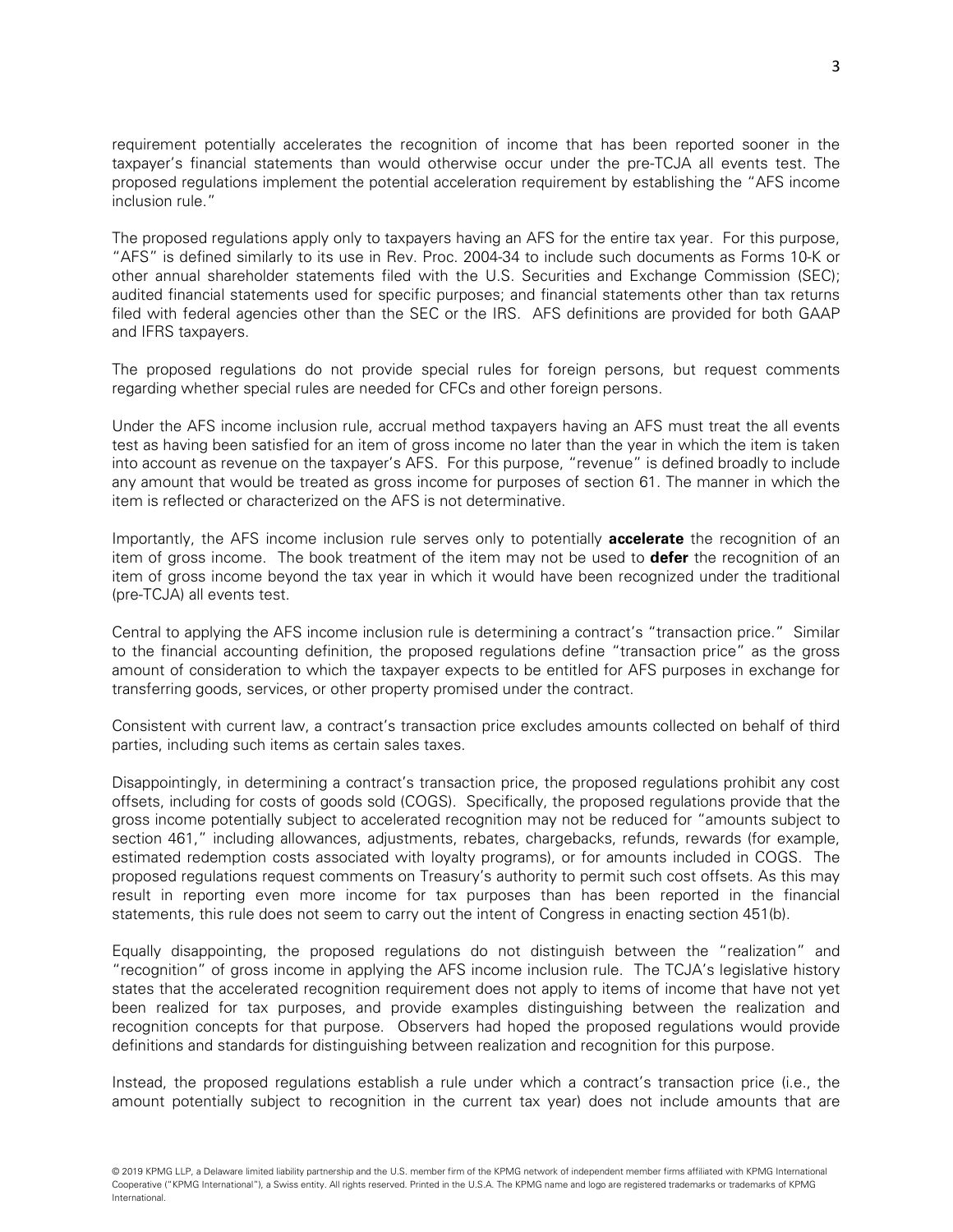"contingent on the occurrence or nonoccurrence of a future event" (such as bonuses contingent on performance and insurance contract commissions contingent on renewal) if the amount remains contingent as of the end of the tax year.

The proposed regulations create a rebuttable presumption under which any amount included in a contract's transaction price for AFS purposes is presumed to **not** be contingent under this rule. The presumption may be rebutted by satisfying the IRS that the income does in fact remain contingent under all of the facts and circumstances existing at the end of the tax year. The proposed regulations include examples demonstrating how the presumption may be overcome, such as through the terms of a written contract.

The proposed regulations also contain a "per se" rule, however, treating an amount as **not** being contingent if it is included in the contract's transaction price for AFS purposes, and the taxpayer has an equitable, contractual, or other enforceable right to partial payment for performance completed to date. It is important to determine whether an item of income remains contingent as of the end of the tax year under these standards. Only those amounts included in the contract's transaction price are potentially subject to accelerated recognition for tax purposes. Establishing that an amount remains contingent as of the end of the tax year effectively serves the same analytical function as establishing that the amount has not yet been "realized" as of the end of that year. Accordingly, whether an amount is contingent on the "occurrence or nonoccurrence" of a future event is likely to attract considerable discussion.

The AFS income inclusion rule applies to contracts spanning more than one tax year using a "cumulative approach" rather than an annualized approach. Under a cumulative approach, the taxpayer must take into account the cumulative amounts included in income in prior tax years on the contract, if any, to determine the amount to be included for the tax years remaining on the contract. The proposed regulations provide examples demonstrating this concept.

The AFS income inclusion rule is inapplicable to any item of income for which the taxpayer uses a "special method of accounting." The proposed regulations provide a non-exclusive list of 12 examples of special methods of accounting, including the installment method, long-term contract methods, the treatment of certain rental agreements under section 467, or specific methods of accounting for market discount and OID, other than certain specified fees.

The AFS income inclusion rule also does not change the application of any exclusion provision of the Code (such as sections 101-140) or any non-recognition provision (such as sections 1031 and 1033, as well as specific provisions deferring the recognition of income upon various business formations, liquidations, or reorganizations).

The proposed regulations do not alter the treatment of OID in general and do not apply to market discount. Other than for OID and market discount, the statute contains an exception to the AFS income inclusion rule for income subject to a special method of accounting. Favorably, however, the proposed regulations narrowly apply the AFS income inclusion rule to OID. As proposed, the AFS income inclusion rule would apply only to credit card late fees, credit card cash advance fees, and interchange fees.

A change to begin using the AFS income inclusion rule is a change in accounting method requiring IRS consent. The proposed regulations also provide that changes in the method of reporting revenue on an AFS that change "or could change" the timing of the recognition of income for tax purposes is a change in accounting method requiring IRS consent. In certain circumstances, restating revenue on an AFS may be treated as an accounting method change as well.

© 2019 KPMG LLP, a Delaware limited liability partnership and the U.S. member firm of the KPMG network of independent member firms affiliated with KPMG International Cooperative ("KPMG International"), a Swiss entity. All rights reserved. Printed in the U.S.A. The KPMG name and logo are registered trademarks or trademarks of KPMG International.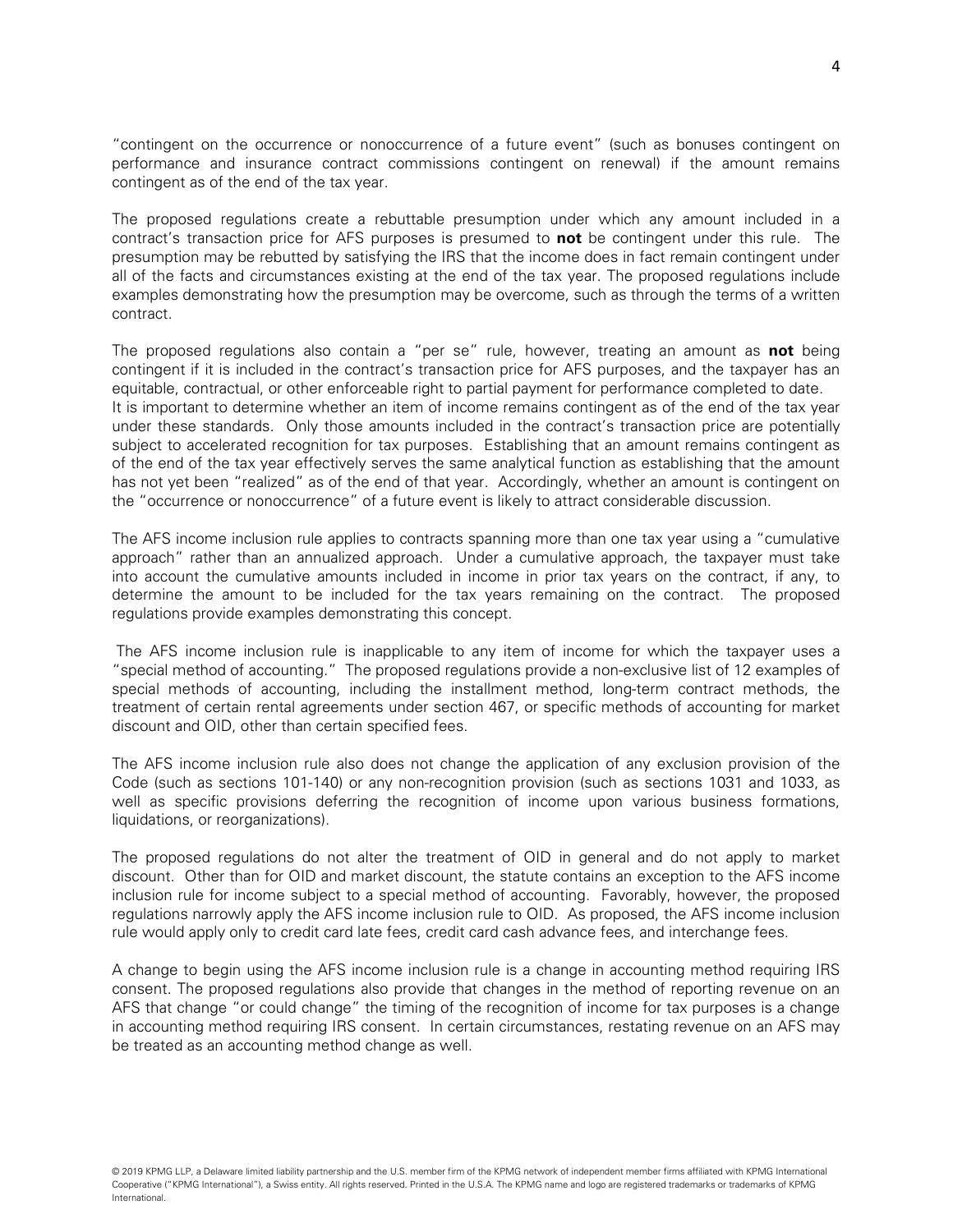The proposed regulations provide a "transition rule" for a "qualified change in accounting method" for the taxpayer's first tax year beginning after December 31, 2017. Given the publication date of the proposed regulations, it is questionable as to how many taxpayers will be able to use this transition rule.

Instead, most taxpayers will look to **[Rev. Proc. 2019-37](https://www.irs.gov/pub/irs-drop/rp-19-37.pdf)** [PDF 87 KB], issued concurrently with the proposed regulations. Rev. Proc. 2019-37 details the procedures applicable in making accounting method changes required by the proposed regulations. Those procedures will be discussed separately in a KPMG report.

The regulations are proposed to be effective for tax years beginning on or after the date the final regulations are published in the Federal Register. A delayed effective date applies to specified fees.

Taxpayers may "early adopt" the AFS income inclusion rule for tax years beginning after December 31, 2017, but must do so on an "all or nothing" basis.

# Section 451(c): Advance payments

The TCJA amended section 451 to add subsection (c), which essentially codified the deferral method of accounting for advance payments for goods and services under Rev. Proc. 2004-34. This rule permitted a one-year deferral beyond the year of receipt of certain advance payments. However, the statutory language of section 451(c) did not align exactly with the language originally provided in Rev. Proc. 2004- 34. Treasury and the IRS have issued Prop. Reg. section 1.451-8 concerning advance payments for goods, services, and other items, which generally incorporates the language and rules as described in Rev. Proc. 2004-34.

## Summary of Prop. Reg. §1.451-8

The proposed regulation:

- Provides the general one-year deferral rule for taxpayers with an Applicable Financial Statement (AFS)
- Expands the definition of "advance payment" provided in section 451(c)(4)(A)(iii) to include payments for all items which were previously eligible under Rev. Proc. 2004-34, as modified by Rev. Proc. 2011-18 and Rev. Proc. 2013-29
- Excludes from "advance payment" amounts received at least two tax years prior to the contractual delivery date for a specified good
- Applies the advance payment acceleration rules previously provided in Rev. Proc. 2004-34
- Provides a requirement for write-downs or adjustments to deferred revenue in a taxpayer's AFS to be included in income
- Includes the short tax year rules of Rev. Proc. 2004-34
- Clarifies that, to the extent certain reward points are treated as separate performance obligations, they may be eligible for the deferral methods provided under the proposed regulations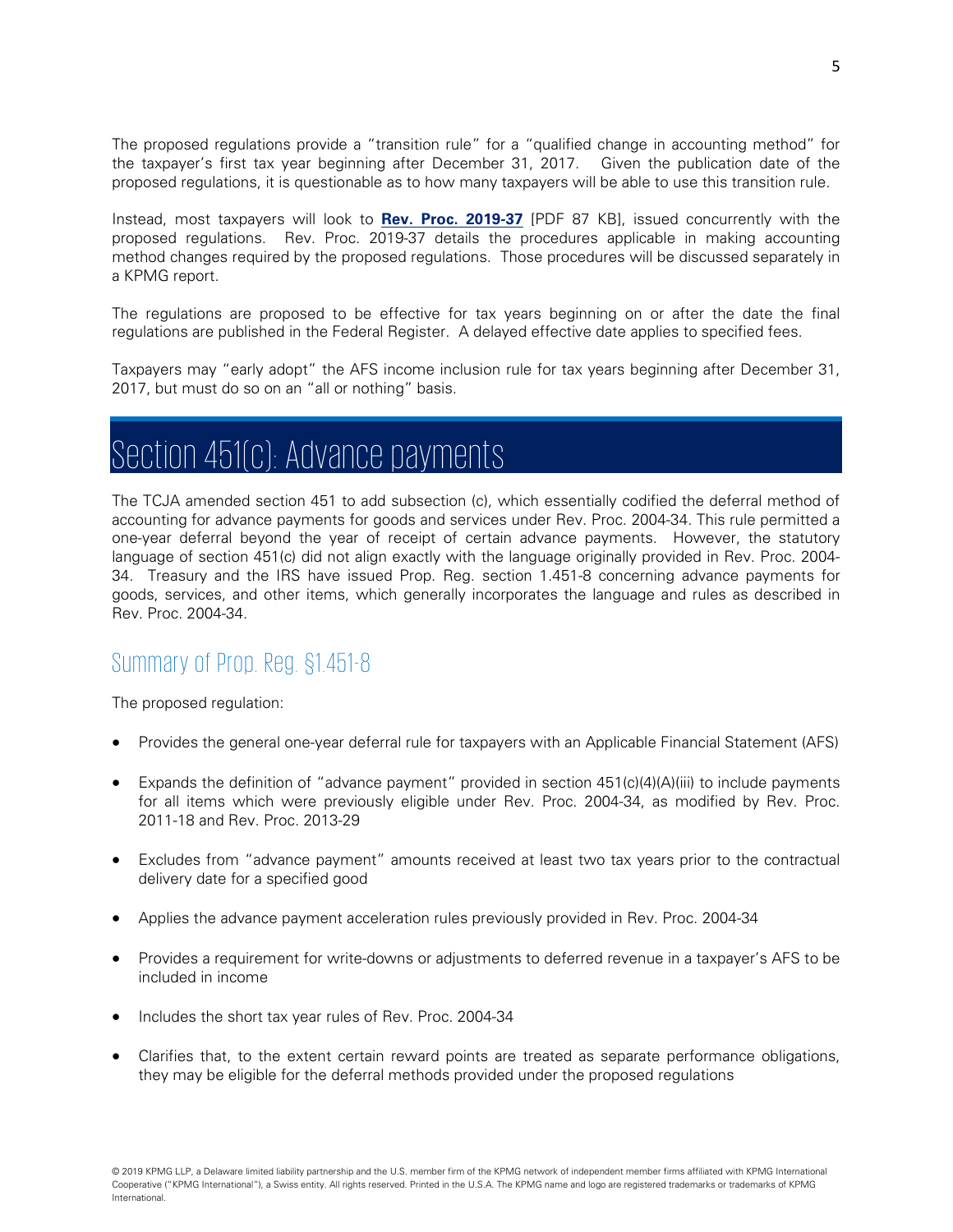- Provides a deferral method for taxpayers without an AFS similar to that provided under Rev. Proc. 2004-34
- Declines to provide an accelerated cost offset when advance payments are required to be included in income under section 451(c) prior to the completion of a sale of goods or provision of services

#### Explanation of proposed regulations

The proposed regulations—consistent with section 451(c)(1)(B)—provide that an accrual method taxpayer with an AFS who receives an advance payment may use a deferral method. Under the deferral method, the taxpayer must include the advance payment in income in the year of receipt to the extent that it is included in revenue in its AFS. Any remaining amount of the advance payment must be included in income in the next tax year.

Amounts treated as "advance payments" under section 451(c)(4)(A)(iii) include payments for goods, services, or other items identified by the Secretary. However, Section 4.01(3) of Rev. Proc. 2004-34 also included payments for the use of certain intellectual property, the occupancy or use of property if ancillary to the provision of services, certain payments related to computer software, certain guaranty or warranty contracts, subscriptions, memberships in an organization, or any combination of these items in the list of payments eligible to be treated as "advance payments." Rev. Proc. 2011-18 and Rev. Proc. 2013-29 modified this list to include advance payments received from eligible gift card sales. The proposed regulations expand the Code's list of advance payments eligible to use the deferral method to include payments for all of these items eligible under Rev. Proc. 2004-34, as modified by Rev. Proc. 2011-18 and Rev. Proc. 2013-29.

Newly excluded from the definition of "advance payments" under the proposed regulations are payments received at least two tax years prior to the contractual delivery date for a specified good. The preamble to the proposed regulations indicates that the Treasury Department and IRS believe an exclusion is appropriate for certain goods for which a taxpayer requires a customer to make an upfront payment and which require a considerable amount of time to produce. Goods meeting this exception include goods for which: (i) the contracted delivery month and year of the goods occurs at least two tax years after an upfront payment; (ii) the taxpayer does not have on hand goods of a substantially similar kind and quantity in the year payment is received to satisfy the contract; and (iii) all revenue from the sale of the goods is recognized in the taxpayer's AFS in the year of delivery.

Section 451(c)(3) prohibits the use of the deferral method with respect to advance payments received by a taxpayer during a tax year if such taxpayer ceases to exist during or with the close of such tax year. The proposed regulations include expanded acceleration rules identical to those previously provided in Rev. Proc. 2004-34, including the requirement that a taxpayer include in gross income in the tax year of receipt all payments with which the taxpayer's obligation with respect to the advance payment is satisfied. As such, taxpayers remain bound by the all events test and are only permitted to defer advance payments received to the extent the amount is not otherwise earned in the year of receipt.

Guidance did not previously exist regarding the treatment of financial statement adjustments to deferred revenue for amounts treated as advance payments. The proposed rules provide that if a taxpayer defers inclusion of all or a portion of advance payments under section 451(c)(1)(B) and Prop. Reg. §1.451-8(c), the remainder of the advance payment must be included in the taxpayer's gross income in the following tax year, regardless of any write-down or adjustment made to deferred revenue for financial statement purposes.

© 2019 KPMG LLP, a Delaware limited liability partnership and the U.S. member firm of the KPMG network of independent member firms affiliated with KPMG International Cooperative ("KPMG International"), a Swiss entity. All rights reserved. Printed in the U.S.A. The KPMG name and logo are registered trademarks or trademarks of KPMG International.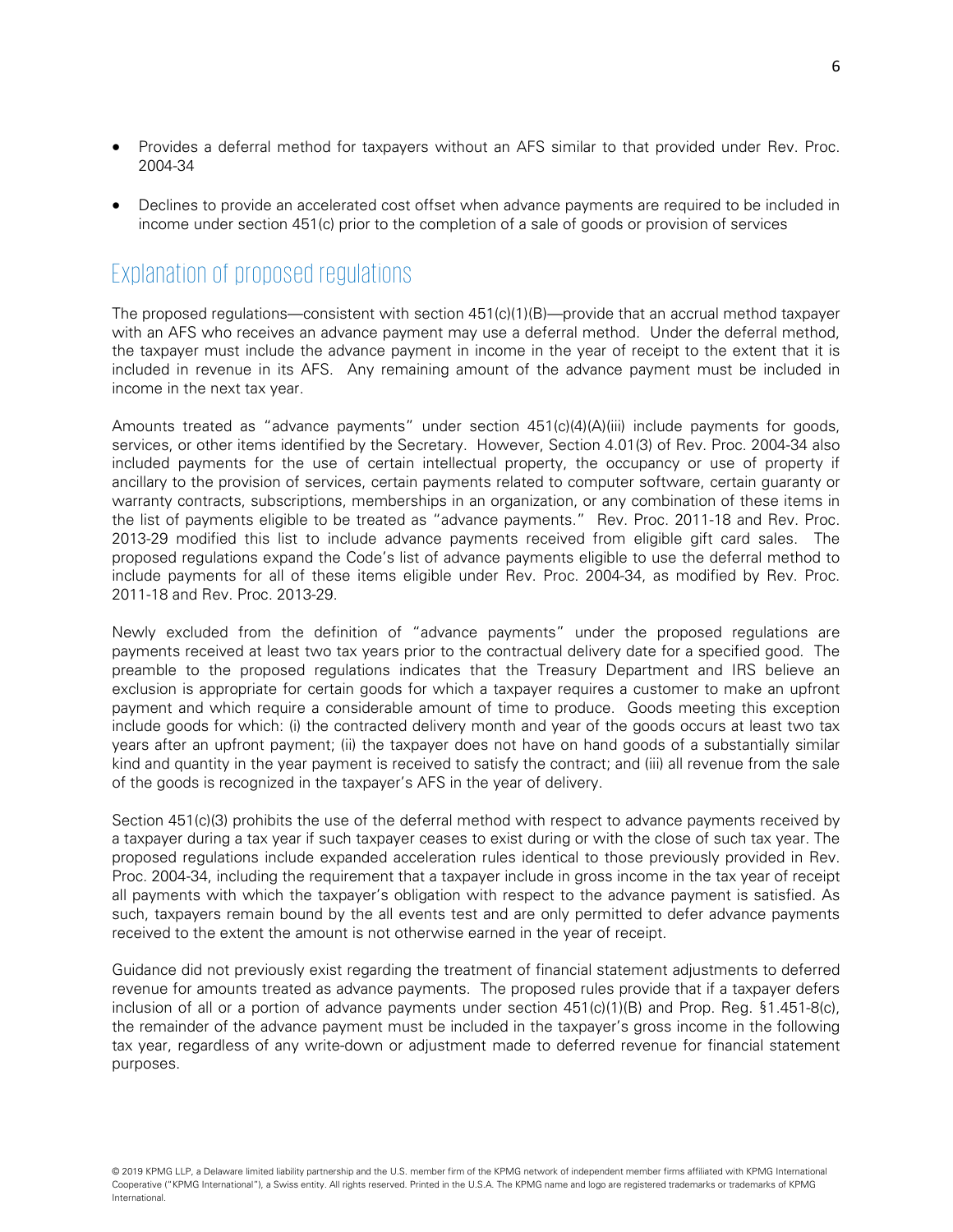The proposed regulations incorporate the short tax year rules previously provided in Rev. Proc. 2004-34. Under these rules, if the taxpayer's next succeeding tax year consists of 92 days or less, the taxpayer must include the portion of the advance payment not included in income in the year of receipt in gross income in the short tax year to the extent it is included in revenue in the AFS in that short tax year. Any amount remaining after the year of receipt and the short year must be included in gross income in the year after the short tax year.

Included in the proposed regulations are 25 examples of the application of the deferral rules under section 451(c) and Prop. Reg. §1.451-8.

- Example 22 relates to a retail rewards program when the rewards points are treated as a separate performance obligation in the taxpayer's AFS. The example provides that if the taxpayer uses the deferral method, the portion of the sales price allocated to the rewards points may be deferred until the next succeeding tax year, to the extent it is not included in income in the taxpayer's AFS in the year of receipt.
- Example 24 indicates that similar treatment is appropriate for airline miles.

Rev. Proc. 2004-34 permitted a taxpayer without an AFS to adopt a deferral method that included advance payments in gross income for the year of receipt to the extent earned in that tax year and included the remaining amount of advance payments in gross receipts in the next succeeding tax year. However, section 451(c) does not specifically address the use of the deferral method by taxpayers without an AFS. Treasury and the IRS concluded that section 451(c) does not prohibit a deferral method that is otherwise permissible under Rev. Proc. 2004-34, and as such, the proposed regulations adopt the earned standard for taxpayers without an AFS. If the taxpayer is unable to determine the extent to which a payment is earned in the tax year of receipt, the amount may be determined on a statistical basis, on a straight line ratable basis over the term of the agreement, or any other basis resulting in a clear reflection of income. The rules for acceleration of advance payments, financial statement adjustments, and short tax years provided for taxpayers with an AFS also apply to taxpayers using the non-AFS deferral method.

Noticeably absent from the proposed regulations is a provision for cost offsets in situations when advance payments are required to be included in income under section 451(c) prior to the completion of a sale of goods or provision of services. The preamble to the proposed regulations indicate that Treasury and the IRS specifically decline to provide an accelerated cost offset in the proposed regulations but seem to be considering exceptions in the case of manufacturers of certain property and taxpayers with inventoriable goods.

The regulations are proposed to apply to tax years beginning on or after the date the final regulations are published in the Federal Register. However, taxpayers may rely on the proposed regulations for tax years beginning after December 31, 2017, but must do so on an "all or nothing" basis.

Concurrently with issuance of the proposed regulations, Treasury and the IRS released **[Rev. Proc. 2019-](https://www.irs.gov/pub/irs-drop/rp-19-37.pdf) [37](https://www.irs.gov/pub/irs-drop/rp-19-37.pdf)** [PDF 87 KB] detailing the procedures by which a taxpayer may change its method of accounting to use one of the deferral methods described in the proposed regulations. Rev. Proc. 2019-37 will be discussed separately in a forthcoming report from KPMG.